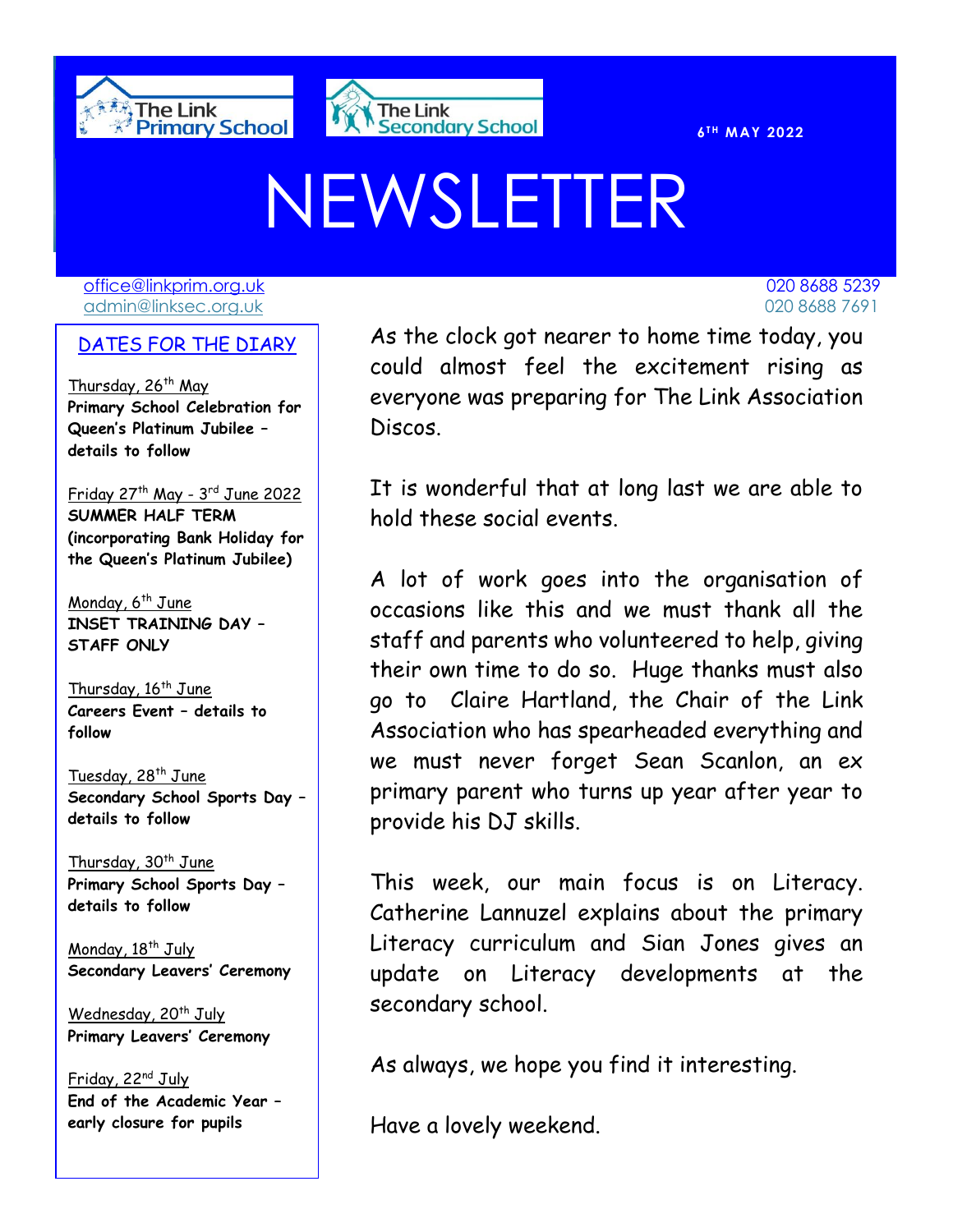# **WHAT'S BEEN HAPPENING AT THE PRIMARY SCHOOL?**

In Literacy this year we have been focusing on updating three areas the Literacy schemes of work, reading books and story sacks.

#### **Literacy Schemes of Work**

This year we have updated the Link Primary Literacy scheme of work to include the Link Cognitive Cohort descriptors – Engagers, Discovers, Explorers and Investigators (see below).



Our schemes are linked to the classes' main topic. This term the classes are looking at:

Acorns: Animals & Plants

Willow & Beech: Toys & Games

Maple & Oak: a) Growing Up b) In the Garden

Pine & Hazel: a) How are You? b) Paint me a Picture.

In Literacy the classes will be looking at lots of fiction, nonfiction and poetry about their topic.

### **Reading Books**



We felt that our reading books needed updating to include more motivating and age appropriate books at the levels needed by our current children. We are currently researching some new reading schemes to ensure we have a good selection of reading books available, appropriate to the level, age and interests of our pupils.

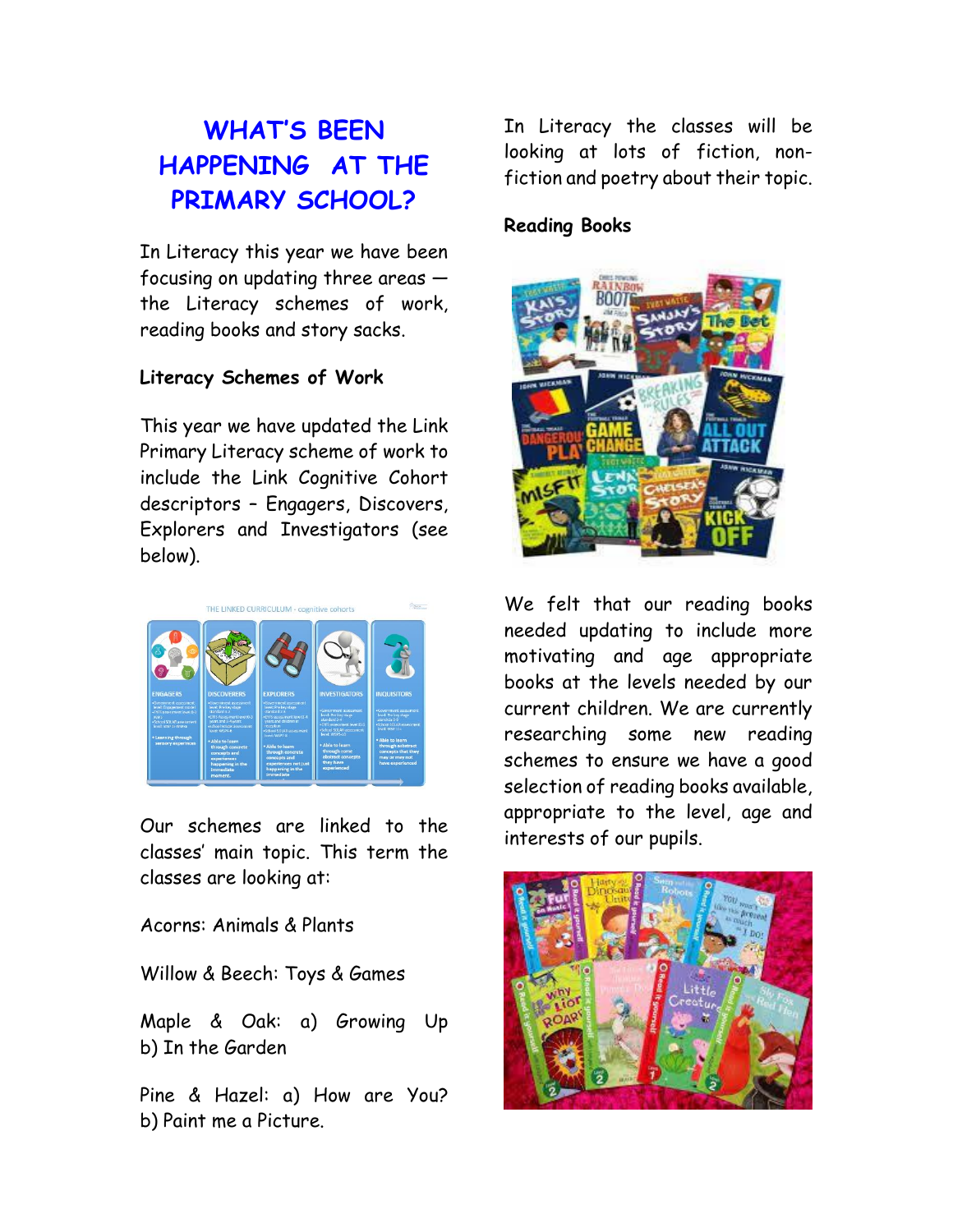#### **Story Sacks**

We also feel that it would be beneficial to have more story sacks in school as they are such an effective tool for promoting reading, language and storytelling.

A story sack is a large bag contacting a book and associated props and prompts to retell the story and promote engagement and discussion.



They stimulate language development, make reading more memorable and support children with their own storytelling.



As a school we will be working on creating a range of story sacks—if any parents or carers would be willing to help please do let us know! As you are aware, our School Council instigated a 'Cool Crazy Clothes Day' to bring the week to a close in their bid to raise funds for the Ukraine.



The whole school pulled together to support them and you will be pleased to learn that the donations from a cake sale and our Cool Crazy Clothes Day amounted to **£162.96.**

This money has already been sent directly to the Ukraine by Olha, where it will be used to buy emergency supplies for the people in the war torn cities.

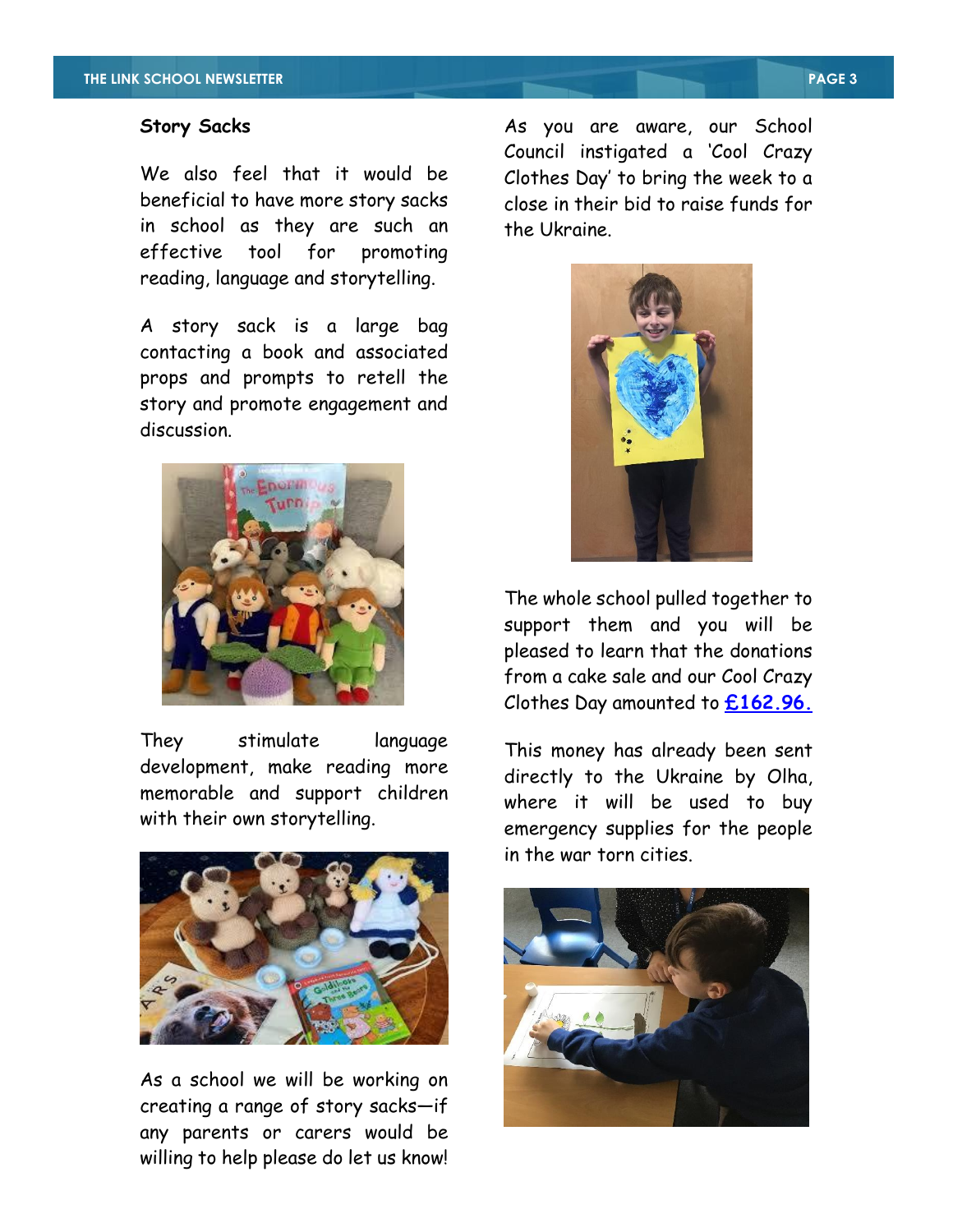# **WHAT'S BEEN HAPPENING AT THE SECONDARY SCHOOL?**

## Literacy Developments at The Link Secondary

It's been a jam-packed and exciting year so far concerning all things reading and literacy. Not only did some of our students recently enter a nationwide poetry writing competition, those who did, went on to compete against over 5000 entries and successfully had their work selected to be published. In the words of the judges, "Having all your students' work chosen is something to be very proud of, it doesn't happen every day! I was impressed with their writing and it's clear that you've really inspired them with *Empowered* – such a privilege to read and every piece will make a fantastic addition to *Empowered 2022 – Words Unbroken*!"

There's a real buzz about our new Library plans and of course new books! This is a project endorsed by our recent Ofsted inspection and we are all very excited about it. Adjacent to the Library will be a reading/study zone, where students will be able to find a quiet space to read and complete classwork when a more discreet environment might be needed. We will have new online reading

platforms and students will be given library lessons, which will help them to browse books by things like genre, authors and interest. With the support of a small group of SSAs, we will establish an organised and well-resourced space that students are keen to visit. We will also create a book tree; giving students an opportunity to write book reviews for their peers which will be hung on the tree as book review 'leaves'. If students have any books at home which they would like to donate to the Library, we would be very grateful to receive them.

## What can I do to help my child read at home?

In these technological times we appreciate it can be difficult to encourage young people to read. We would encourage independent reading for just 20 minutes a day. Another suggestion is to use audiobooks. Some research suggests that having a book read out loud has the same benefits as independent silent reading (if not more if a student finds reading independently a challenge).

#### Website and book recommendations:

[https://freerice.com/categories/e](https://freerice.com/categories/english-vocabulary) [nglish-vocabulary](https://freerice.com/categories/english-vocabulary) Vocabulary knowledge has a brilliant impact on reading ability and confidence. Try out freerice.com which tests